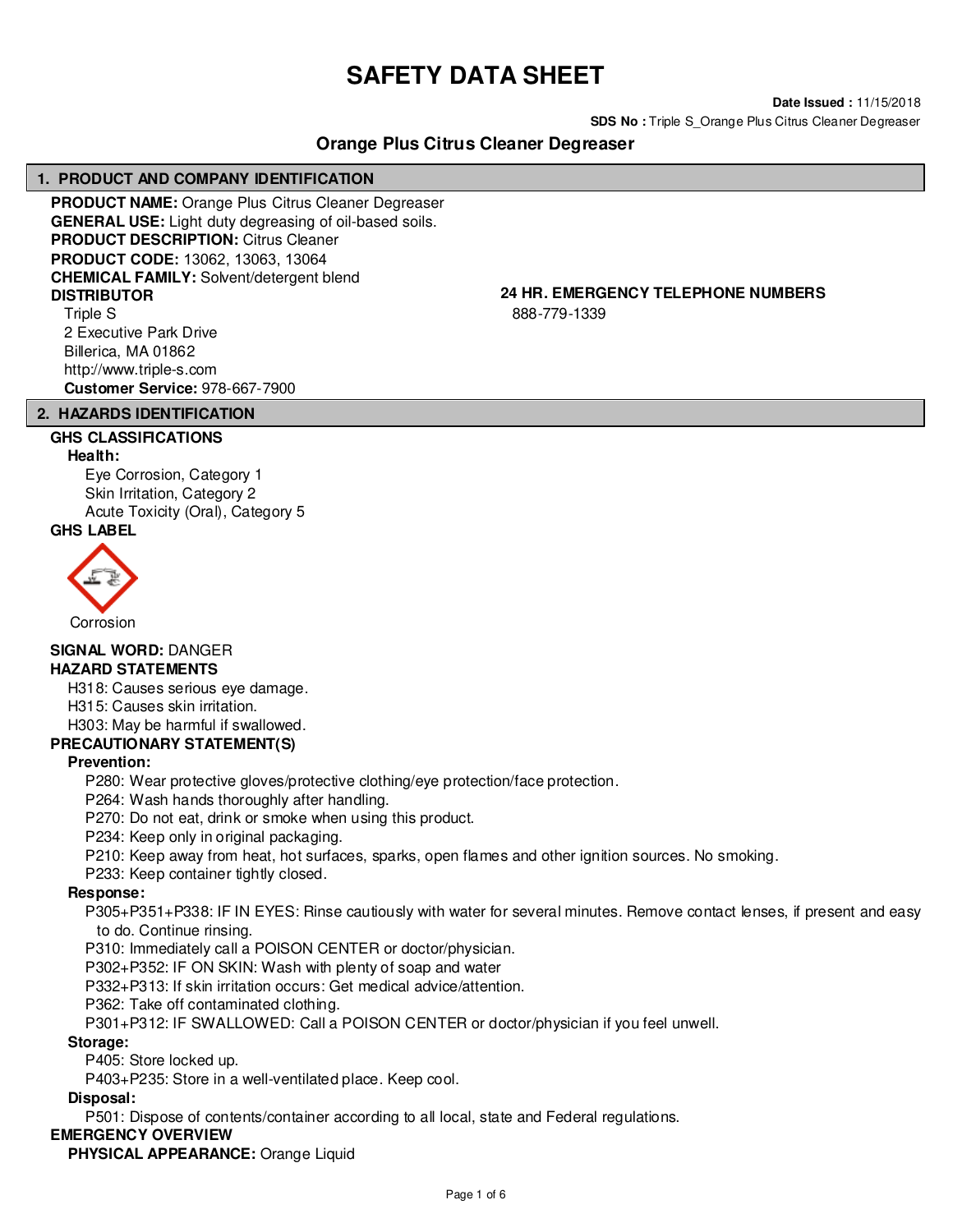**IMMEDIATE CONCERNS:** Causes irreversible eye damage and skin burns.

# **POTENTIAL HEALTH EFFECTS**

**EYES:** Extremely irritating to the eyes and may cause severe damage including blindness.

**SKIN:** Contact may cause moderate to severe irritation.

**SKIN ABSORPTION:** No known significant effects or critical hazards.

**INGESTION:** Although of moderate to low toxicity, ingestion of large amounts can cause gastrointestinal irritation, nausea, vomiting, diarrhea.

**INHALATION:** Mist is irritating to nose, throat and lungs.

# **REPRODUCTIVE TOXICITY**

**REPRODUCTIVE EFFECTS:** No known significant effects or critical hazards.

**TERATOGENIC EFFECTS:** No known significant effects or critical hazards.

**CARCINOGENICITY:** Not Established

**MUTAGENICITY:** No known significant effects or critical hazards.

**ROUTES OF ENTRY:** Eye, skin, ingestion.

#### **CANCER STATEMENT:** None

**SENSITIZATION:** No known significant effects or critical hazards.

# **3. COMPOSITION / INFORMATION ON INGREDIENTS**

| <b>Chemical Name</b>                   | $Wt.\%$   | <b>CAS</b> |  |
|----------------------------------------|-----------|------------|--|
| Fatty acids, tall-oil, potassium salts | $1 - 5$   | 61790-44-1 |  |
| Potassium Dodecylbenzenesulfonate      | $1 - 5$   | 27177-77-1 |  |
| Nonylphenol Ethoxylate                 | $1 - 5$   | 9016-45-9  |  |
| Ethylene glycol butyl ether            | $5 - 10$  | 111-76-2   |  |
| Sodium Silicate                        | $1 - 5$   | 6834-92-0  |  |
| d-Limonene                             | $0 - 5$   | 5989-27-5  |  |
| Dye                                    | < 0.1     | <b>TS</b>  |  |
| Water                                  | $75 - 85$ | 7732-18-5  |  |
|                                        |           |            |  |

#### **4. FIRST AID MEASURES**

**EYES:** Immediately flush eyes with water for at least 15 minutes, while holding eyelids open. Remove contact lenses, if present, after the first 5 minutes, then continue rinsing eye. Seek medical attention immediately.

**SKIN:** Remove contaminated clothing. Immediately flush with water followed by washing with mild soap. Seek medical attention. **INGESTION:** Get immediate medical attention. Do not induce vomiting unless instructed to do so by poison center or physician. **INHALATION:** Remove victim to fresh air and monitor. Seek medical advise if irritation persists.

# **SIGNS AND SYMPTOMS OF OVEREXPOSURE**

**EYES:** Severe burning sensation, damage marked by burns.

**SKIN:** Prolonged contact will cause irritation marked by redness, burning sensation.

**SKIN ABSORPTION:** No known significant effects or critical hazards.

**INGESTION:** Irritation of mouth, throat, along with stomach upset, vomiting.

**INHALATION:** Irritation of nose, throat and lungs with coughing, sneezing, possible difficulty breathing.

**ACUTE EFFECTS:** Corrosive to eyes. Causes moderate to severe skin irritation. Harmful if swallowed.

**NOTES TO PHYSICIAN:** Probable mucosal damage may contraindicate the use of gastric lavage.

# **5. FIRE FIGHTING MEASURES**

# **FLAMMABLE CLASS:** IIIB (>200F)

**EXTINGUISHING MEDIA:** Use an extinguishing agent suitable for the surrounding fire.

**HAZARDOUS COMBUSTION PRODUCTS:** Carbon monoxide from combustion

**EXPLOSION HAZARDS:** Fire exposed containers may burst due to increased pressure from heat.

**FIRE FIGHTING PROCEDURES:** Keep fire exposed containers cool with water stream or mist.

**FIRE FIGHTING EQUIPMENT:** Fire-fighters should wear appropriate protective equipment ans self-contained breathing apparatus (SCBA) with full face-piece operated in positive pressure mode.

**HAZARDOUS DECOMPOSITION PRODUCTS:** None Expected.

# **6. ACCIDENTAL RELEASE MEASURES**

**SMALL SPILL:** Avoid walking in product. Wipe up or otherwise flush small spills to sanitary sewer. LARGE SPILL: Avoid walking in material. Prevent product from entering into stream, soil, storm sewer or other bodies of water. **ENVIRONMENTAL PRECAUTIONS**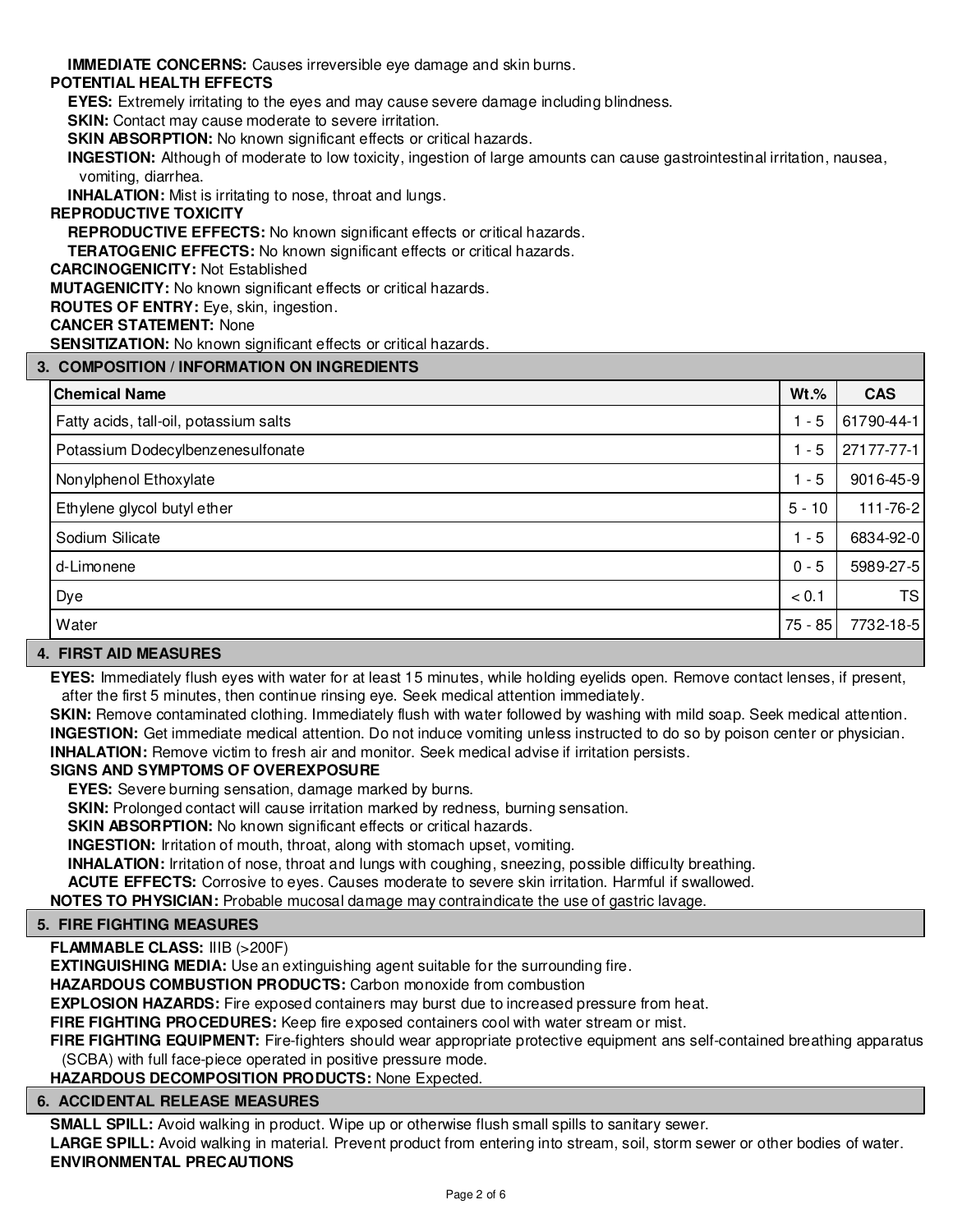**WATER SPILL:** Avoid discharges into open waterways.

**LAND SPILL:** Avoid discharge to soil.

**AIR SPILL:** NA = Not Applicable

**GENERAL PROCEDURES:** Isolate spill or leak area immediately. Keep unauthorized personnel away. Do not touch or walk through spilled material. Prevent entry into waterways, sewers, or confined areas. Absorb with dry earth, sand or other noncombustible material and transfer to containers.

**SPECIAL PROTECTIVE EQUIPMENT:** Eye protection, rubber gloves, rubber boots to protect feet.

# **7. HANDLING AND STORAGE**

**GENERAL PROCEDURES:** Store away from excessive heat, spark or open flame. Store at temperatures below 140F. Keep container closed until used. Do not contaminate water, food, or feed by storage or disposal.

**HANDLING:** Avoid contact with skin and eyes. Wash hands before eating, drinking, smoking or using toilet facilities.

**STORAGE:** Store in closed container in an area inaccessible to children.

**STORAGE TEMPERATURE:** Store at ambient temperatures.

**STORAGE PRESSURE:** Store at ambient atmospheric pressure.

# **8. EXPOSURE CONTROLS / PERSONAL PROTECTION**

#### **EXPOSURE GUIDELINES**

#### **OSHA HAZARDOUS COMPONENTS (29 CFR1910.1200)**

|                             | <b>EXPOSURE LIMITS</b> |             |           |                   |
|-----------------------------|------------------------|-------------|-----------|-------------------|
| <b>Chemical Name</b>        | <b>Type</b>            |             | ppm       | mg/m <sup>3</sup> |
|                             | <b>OSHA PEL</b>        | <b>TWA</b>  | 50        | 240               |
|                             | <b>ACGIH TLV</b>       | <b>TWA</b>  | 20        | 97                |
| Ethylene glycol butyl ether | <b>Supplier OEL</b>    | <b>TWA</b>  | <b>NL</b> | <b>NL</b>         |
|                             |                        | <b>STEL</b> | <b>NL</b> | <b>NL</b>         |
|                             | <b>OSHA PEL</b>        | <b>TWA</b>  | $[1]$     | $[1]$             |
| d-Limonene                  | <b>ACGIH TLV</b>       | <b>TWA</b>  | $[1]$     | $[1]$             |
|                             | <b>Supplier OEL</b>    | <b>TWA</b>  | 30        |                   |
| <b>Footnotes:</b>           |                        |             |           |                   |

**1**. Not Established

**ENGINEERING CONTROLS:** Use in well ventilated area.

#### **PERSONAL PROTECTIVE EQUIPMENT**

**EYES AND FACE:** Chemical splash goggles.

**SKIN:** Rubber or other chemical resistant gloves.

**RESPIRATORY:** A respirator is not needed under normal and intended conditions of product use.

**PROTECTIVE CLOTHING:** Chemical resistant outerwear (tyvek) if contact with spray or mist is anticipated.

**WORK HYGIENIC PRACTICES:** Wash with soap and water after handling. Do not eat, drink or smoke while using product.

# **9. PHYSICAL AND CHEMICAL PROPERTIES**

**PHYSICAL STATE:** Liquid **ODOR:** Citrus **ODOR THRESHOLD:** Not Established **COLOR:** Orange **pH:** 12.6 to 13.6 **PERCENT VOLATILE:** 85+ **FLASH POINT AND METHOD:** > 100°C (212°F) **AUTOIGNITION TEMPERATURE:** NA = Not Applicable **VAPOR PRESSURE:** ~ 20 mm Hg at 20°C (68°F) **VAPOR DENSITY:** > 1 Air = 1 **BOILING POINT: 212° F: 100° C FREEZING POINT: 32° F: 0° C THERMAL DECOMPOSITION:** Not Available **SOLUBILITY IN WATER:** Complete **EVAPORATION RATE:** (Water =1) 1.0 **DENSITY:** 8.445 at 20°C (68°F)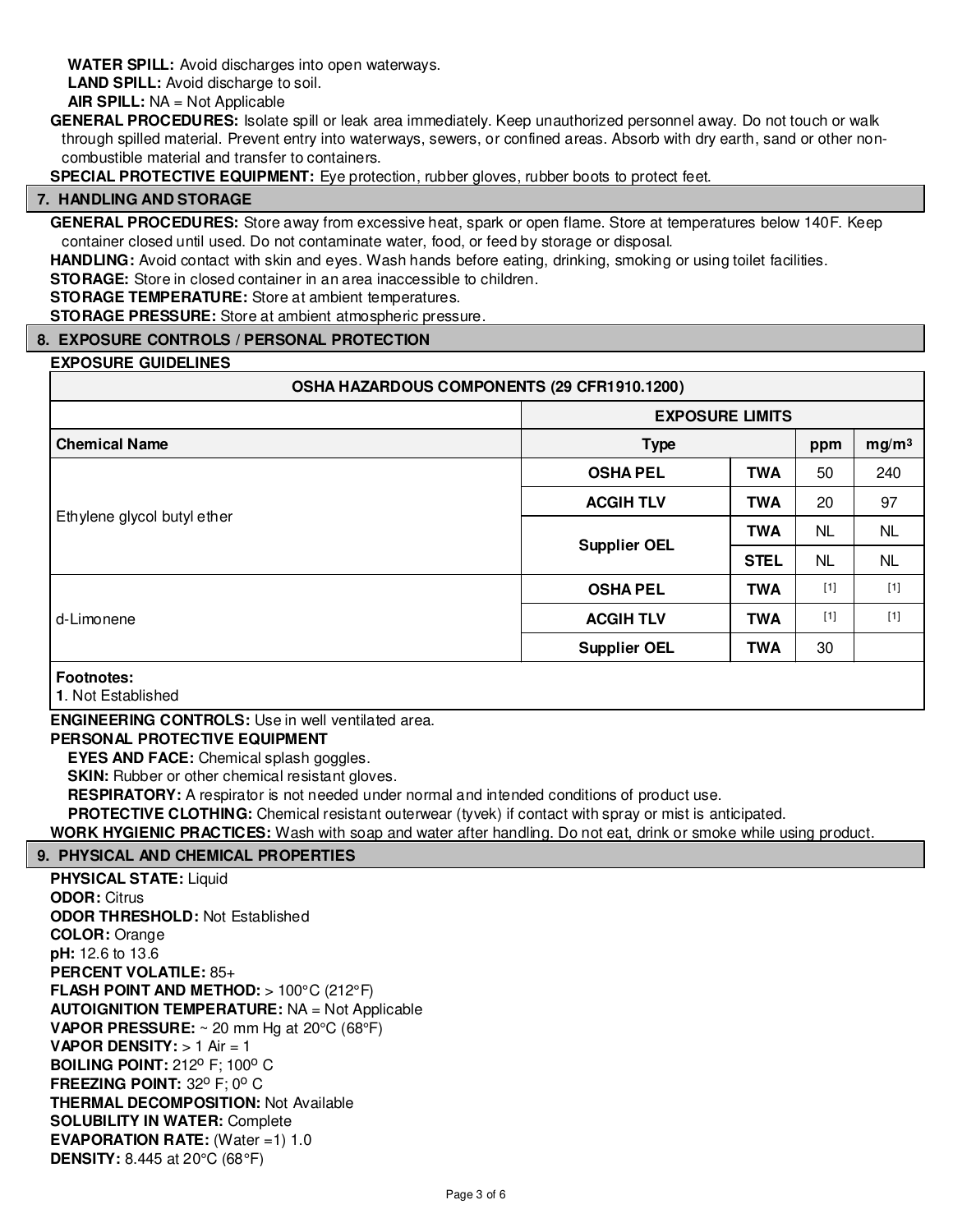**(VOC):** 9.25 % by weight

#### **10. STABILITY AND REACTIVITY**

#### **REACTIVITY:** Stable

**HAZARDOUS POLYMERIZATION: Will not occur.** 

**STABILITY:** Stable under normal storage and use conditions.

#### **CONDITIONS TO AVOID:** None known.

**HAZARDOUS DECOMPOSITION PRODUCTS:** Under normal conditions of storage and use, hazardous decomposition products should not be produced.

**INCOMPATIBLE MATERIALS:** Strong acids, oxidizers.

# **11. TOXICOLOGICAL INFORMATION**

#### **ACUTE TOXICITY**

| <b>Chemical Name</b><br>ORAL $LD_{50}$ (rat)    |                   | DERMAL LD <sub>50</sub> (rabbit) | <b>INHALATION LC<math>_{50}</math> (rat)</b> |  |
|-------------------------------------------------|-------------------|----------------------------------|----------------------------------------------|--|
| Nonylphenol Ethoxylate                          | 16000 mg/kg (rat) |                                  |                                              |  |
| Ethylene glycol butyl ether<br>1300 mg/kg (rat) |                   | $>$ 2000 mg/kg (rabbit)          | $> 3.1$ mg/l                                 |  |
| Sodium Silicate<br>1500 to 3200 mg/kg (rat)     |                   |                                  |                                              |  |
| 4400 mg/kg (rat)<br>d-Limonene                  |                   | 5000 mg/kg (rabbit)              |                                              |  |

**DERMAL LD50:** Not Established

**ORAL LD50:** Not Established

**INHALATION LC50:** Not Established

**SKIN CORROSION/IRRITATION: Irritant** 

**SERIOUS EYE DAMAGE/IRRITATION:** Corrosive

**RESPIRATORY OR SKIN SENSITISATION:** No known significant effects or critical hazards.

**GERM CELL MUTAGENICITY:** No known significant effects or critical hazards.

#### **CARCINOGENICITY**

| <b>Chemical Name</b><br><b>NTP Status</b> |                     | <b>IARC Status</b>                                             | <b>OSHA Status</b>  |  |
|-------------------------------------------|---------------------|----------------------------------------------------------------|---------------------|--|
| Ethylene glycol butyl ether               | No listed substance | Group 3 - Not classifiable as to its carcinogenicity to Humans | No listed substance |  |
| d-Limonene                                | No listed substance | Group 3 - Not classifiable as to its carcinogenicity to Humans | No listed substance |  |
| $\overline{\phantom{a}}$                  |                     |                                                                |                     |  |

**IARC:**

The International Agency for Research on Cancer (IARC) has concluded that there is inadequate evidence for carcinogenicity of 2-butoxyethanol in humans, but limited evidence in experimental animals (Group 3 - not classifiable as to its carcinogenicity to humans).

**REPRODUCTIVE TOXICITY:** No known significant effects or critical hazards. **STOT-SINGLE EXPOSURE:** Not yet Determined

#### **12. ECOLOGICAL INFORMATION**

**ENVIRONMENTAL DATA:** Not Established **ECOTOXICOLOGICAL INFORMATION:** Not Established **BIOACCUMULATION/ACCUMULATION:** None Expected. **AQUATIC TOXICITY (ACUTE):** Not Established **CHEMICAL FATE INFORMATION:** This product is biodegradable.

#### **13. DISPOSAL CONSIDERATIONS**

**DISPOSAL METHOD:** Small amounts (less than 5 gallons) may be disposed of in sanitary sewer. Consult local authorities for additional disposal information.

**FOR LARGE SPILLS:** Consult with local and state authorities for large volume disposal.

**PRODUCT DISPOSAL:** Small quantities (less than 1 gallon) of used material may be flushed to sanitary sewer with copious amounts of water. Larger quantities must be disposed of by a licensed disposal company.

**EMPTY CONTAINER:** Rinse container with clear water. Offer container for recycling, or dispose of in trash.

#### **14. TRANSPORT INFORMATION**

# **DOT (DEPARTMENT OF TRANSPORTATION)**

**PROPER SHIPPING NAME:** Cleaning Compound, not regulated (for US domestic shipment only)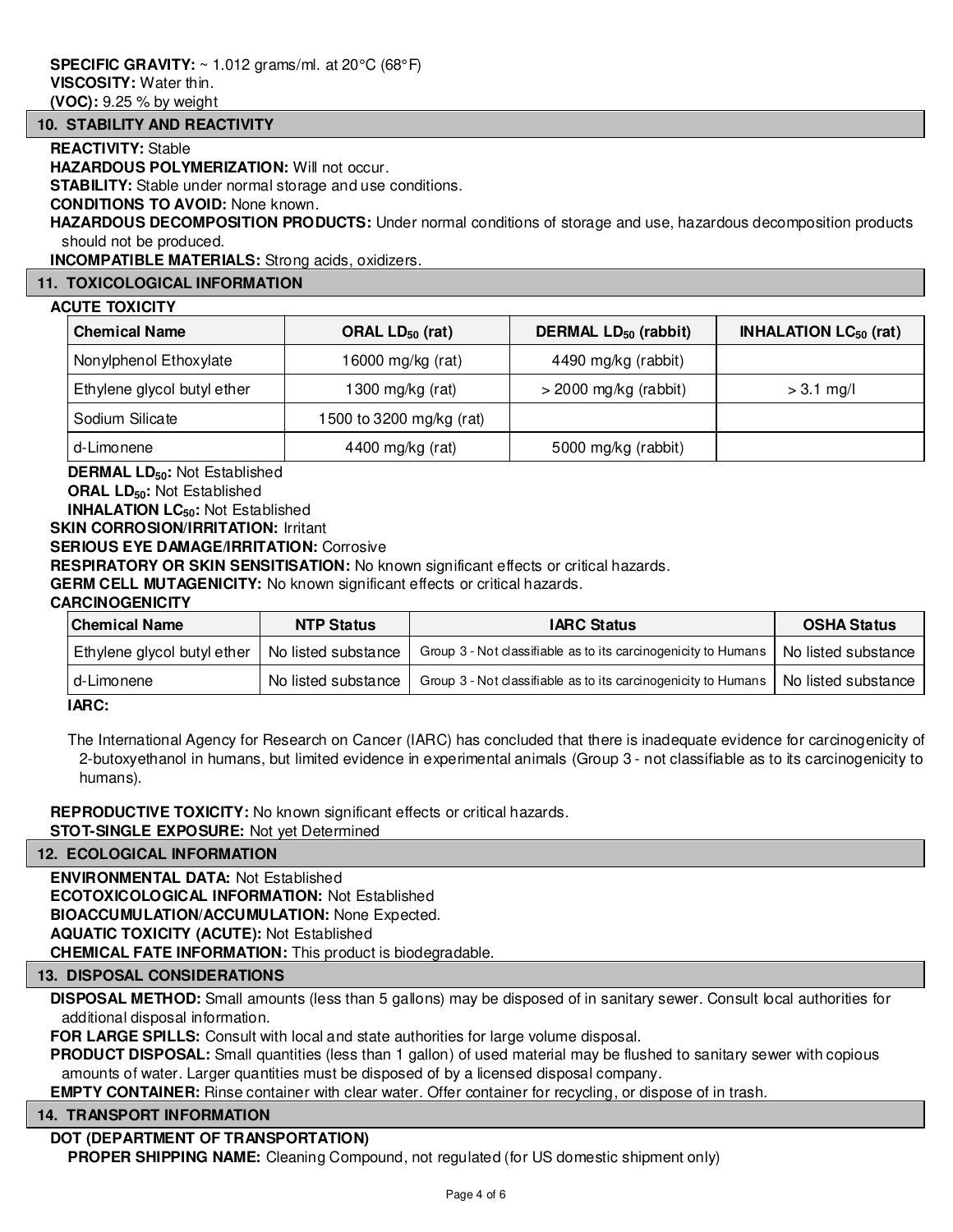|                                                                                                                  | <b>PLACARDS: None</b><br><b>LABEL:</b> NA = Not Applicable                         |                                                                                                 |         |                     |
|------------------------------------------------------------------------------------------------------------------|------------------------------------------------------------------------------------|-------------------------------------------------------------------------------------------------|---------|---------------------|
|                                                                                                                  | AIR (ICAO/IATA)                                                                    |                                                                                                 |         |                     |
|                                                                                                                  | <b>SHIPPING NAME:</b> Contact manufacturer for more information.                   |                                                                                                 |         |                     |
|                                                                                                                  | <b>VESSEL (IMO/IMDG)</b>                                                           |                                                                                                 |         |                     |
|                                                                                                                  | <b>SHIPPING NAME:</b> Contact manufacturer for more information.                   |                                                                                                 |         |                     |
|                                                                                                                  | <b>15. REGULATORY INFORMATION</b>                                                  |                                                                                                 |         |                     |
|                                                                                                                  | <b>UNITED STATES</b>                                                               |                                                                                                 |         |                     |
|                                                                                                                  | SARA TITLE III (SUPERFUND AMENDMENTS AND REAUTHORIZATION ACT)                      |                                                                                                 |         |                     |
|                                                                                                                  | 311/312 HEALTH HAZARDS: Health - Acute                                             |                                                                                                 |         |                     |
|                                                                                                                  | <b>EPCRA SECTION 313 SUPPLIER NOTIFICATION</b>                                     | 313 REPORTABLE INGREDIENTS: 2-butoxyethanol 111-76-2 (Category: N230 Certain Glycol Ethers)     |         |                     |
|                                                                                                                  | <b>Chemical Name</b>                                                               |                                                                                                 | $Wt.$ % | <b>CAS</b>          |
|                                                                                                                  |                                                                                    |                                                                                                 |         |                     |
| Ethylene glycol butyl ether                                                                                      |                                                                                    |                                                                                                 |         | 5 - 10 111 - 76 - 2 |
|                                                                                                                  | 302/304 EMERGENCY PLANNING                                                         |                                                                                                 |         |                     |
|                                                                                                                  | <b>EMERGENCY PLAN: No listed substance</b>                                         |                                                                                                 |         |                     |
| <b>CERCLA (COMPREHENSIVE RESPONSE, COMPENSATION, AND LIABILITY ACT)</b><br><b>CERCLA REGULATORY: None known.</b> |                                                                                    |                                                                                                 |         |                     |
|                                                                                                                  | TSCA (TOXIC SUBSTANCE CONTROL ACT)                                                 |                                                                                                 |         |                     |
|                                                                                                                  | <b>TSCA REGULATORY:</b> All ingredients are listed on the TSCA Chemical Inventory. |                                                                                                 |         |                     |
| <b>CLEAN AIR ACT</b>                                                                                             |                                                                                    |                                                                                                 |         |                     |
|                                                                                                                  |                                                                                    | 40 CFR PART 68--- RISK MANAGEMENT FOR CHEMICAL ACCIDENT RELEASE PREVENTION: No listed substance |         |                     |
|                                                                                                                  | CLEAN AIR ACT (HAZARDOUS AIR POLLUTANTS): No listed substance                      |                                                                                                 |         |                     |
| <b>STATES WITH SPECIAL REQUIREMENTS</b>                                                                          |                                                                                    |                                                                                                 |         |                     |
| <b>Chemical Name</b>                                                                                             |                                                                                    | Requirements                                                                                    |         |                     |
| Massachusetts Right to Know Substance                                                                            |                                                                                    |                                                                                                 |         |                     |
| New Jersey Right To Know Substance<br>Nonylphenol Ethoxylate<br>Pennsylvania Right to Know Substance             |                                                                                    |                                                                                                 |         |                     |
|                                                                                                                  |                                                                                    |                                                                                                 |         |                     |
| Massachusetts Right to Know Substance                                                                            |                                                                                    |                                                                                                 |         |                     |
|                                                                                                                  | Ethylene glycol butyl ether                                                        | Pennsylvania Right to Know Substance                                                            |         |                     |
|                                                                                                                  |                                                                                    | Now Jarcoy Right To Know Substance                                                              |         |                     |

| .               | New Jersey Right To Know Substance                                         |
|-----------------|----------------------------------------------------------------------------|
| Sodium Silicate | Pennsylvania Right to Know Substance<br>New Jersey Right To Know Substance |
| l d-Limonene    | Pennsylvania Right to Know Substance<br>New Jersey Right To Know Substance |

# **CALIFORNIA PROPOSITION 65:** None

**RCRA STATUS:** No special requirements. **CLEAN WATER ACT:** No listed substance **CARCINOGEN:**

The International Agency for Research on Cancer (IARC) has concluded that there is inadequate evidence for carcinogenicity of 2-butoxyethanol in humans, but limited evidence in experimental animals (Group 3 - not classifiable as to its carcinogenicity to humans).